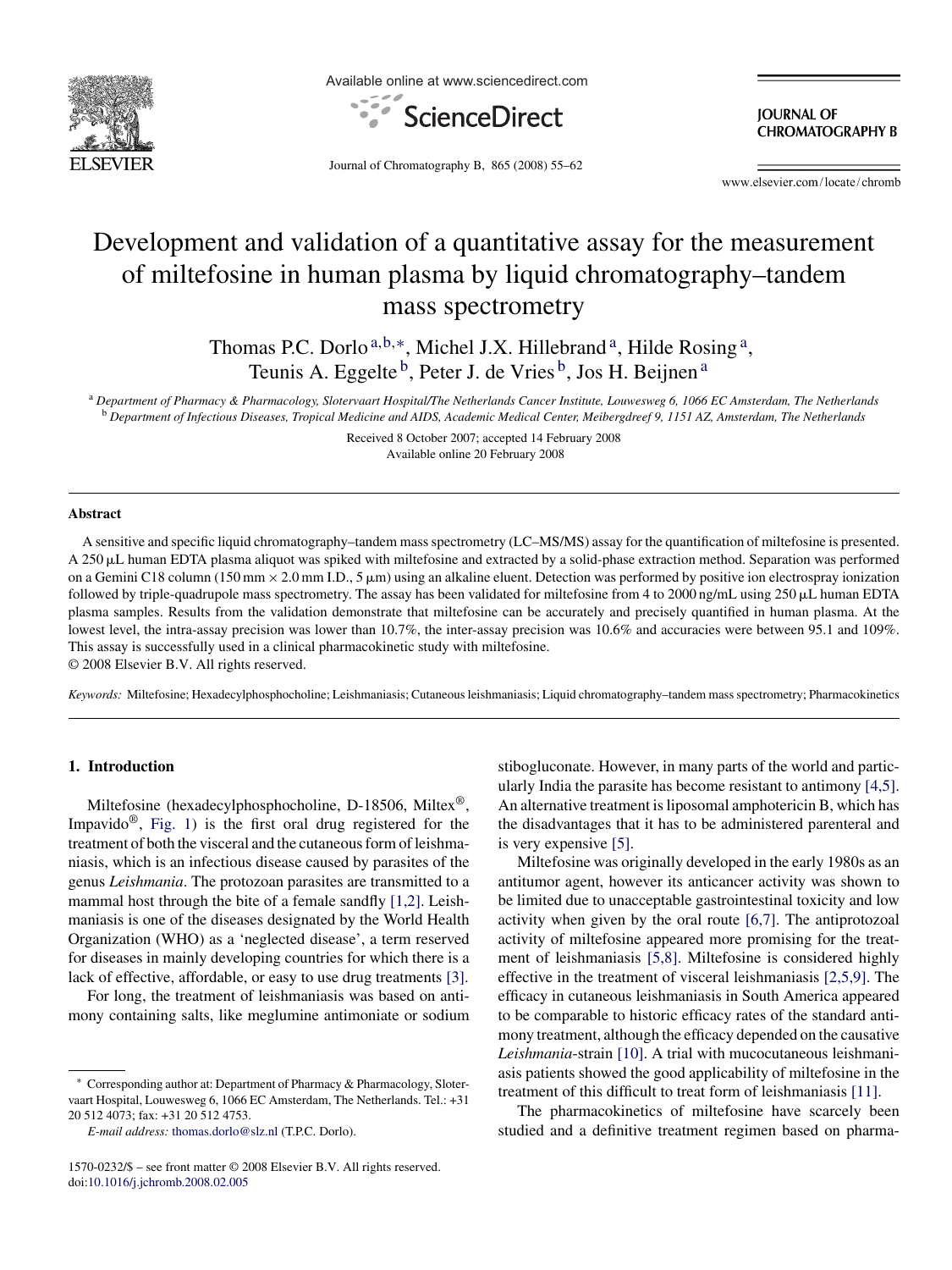<span id="page-1-0"></span>

Fig. 1. Structure of miltefosine and the proposed *m*/*z* fragmentation.

cokinetic/pharmacodynamic data is lacking. Only one detection method specifically for miltefosine has previously been reported using an evaporative light scattering detector [\[12\]. H](#page-7-0)owever, this method was not validated properly, was not very sensitive (a detection limit of 340 ng/mL in 5% fetal calf serum) and seems more appropriate for the analysis of pharmaceutical preparations. A sensitive and validated bioanalytical assay specifically for miltefosine was not reported hitherto. Two methods are described in the literature to measure perifosine, a structural analog of miltefosine, in human plasma using liquid chromatography coupled tandem mass spectrometry (LC–MS/MS) with miltefosine as an internal standard, and either automated solid-phase extraction (SPE) or protein precipitation as sample pretreatment techniques [\[13,14\].](#page-7-0) However, when we tried to employ these methods in our laboratory for the quantitative analysis of miltefosine, both methods demonstrated a high variability in results due to both the sample pretreatment as well as the LC system. Therefore, we developed a sensitive and accurate LC–MS/MS method to quantitate miltefosine in human plasma. Validation of the method was performed according to the FDA guidelines [\[15\]. T](#page-7-0)o illustrate the usefulness of the current assay in a clinical setting, we present the quantitative results of miltefosine measurements in blood plasma samples of a patient with cutaneous leishmaniasis treated for 28 days with miltefosine.

## **2. Experimental**

During the development and validation of this assay, perifosine was used and added to each sample as an internal standard. However, a high intra-assay variability of the internal standard response was noticed during the validation. By leaving out the internal standard response from the back-calculation of the miltefosine concentrations, better intra-assay accuracies and precisions were achieved (see Table 1 and Section [3.2\).](#page-5-0) Therefore, all miltefosine concentrations were eventually back-calculated from the peak area of miltefosine alone. Hence, experimental, performance, recovery and stability data of the internal standard were omitted in both Sections 2 and [3](#page-3-0) of this report.

#### *2.1. Chemicals and reagents*

Miltefosine was kindly supplied by Zentaris GmbH (Frankfurt, Germany). Acetonitrile and methanol (both HPLC supra gradient grade) were obtained from Biosolve Ltd. (Valkenswaard, the Netherlands). Ammonia 25%, acetic acid

| rabie i          |  |
|------------------|--|
| Accounted runges |  |

 $T<sub>1</sub>$ 

Assay performance data for miltefosine

| Run            | Nominal<br>concentration | Mean calculated<br>concentration <sup>a</sup> | Accuracy <sup>a</sup><br>(%deviation) | Precision <sup>a</sup><br>$(\%CV)$ | Accuracyb<br>(%deviation) | Precisionb<br>$(\%CV)$ | No. of<br>replicates |
|----------------|--------------------------|-----------------------------------------------|---------------------------------------|------------------------------------|---------------------------|------------------------|----------------------|
|                | (ng/mL)                  | (ng/mL)                                       |                                       |                                    |                           |                        |                      |
|                | 4.05                     | 3.90                                          | $-3.64$                               | 8.33                               | 7.70                      | 7.92                   | 5                    |
| 2              | 4.05                     | 4.39                                          | 8.54                                  | 10.7                               | 27.2                      | 12.2                   | 5                    |
| 3              | 4.05                     | 4.09                                          | 0.985                                 | 9.39                               | 3.34                      | 4.36                   | 5                    |
| Average        | 4.05                     | 4.12                                          | 1.96 <sup>c</sup>                     | 10.6 <sup>d</sup>                  | 12.8 <sup>c</sup>         | 12.0 <sup>d</sup>      | 15                   |
| 1              | 12.1                     | 11.7                                          | $-3.96$                               | 6.33                               | 5.23                      | 5.29                   | 5                    |
| $\overline{c}$ | 12.1                     | 11.6                                          | $-4.67$                               | 7.11                               | 4.60                      | 12.1                   | 5                    |
| 3              | 12.1                     | 12.2                                          | 0.198                                 | 5.29                               | 1.34                      | 8.88                   | 5                    |
| Average        | 12.1                     | 11.8                                          | $-2.81c$                              | $5.82^{d}$                         | 3.73 <sup>c</sup>         | 9.07 <sup>d</sup>      | 15                   |
| $\mathbf{1}$   | 303                      | 289                                           | $-4.87$                               | 3.73                               | 6.59                      | 4.21                   | 5                    |
| 2              | 303                      | 302                                           | $-0.353$                              | 4.43                               | 10.8                      | 7.44                   | 5                    |
| 3              | 303                      | 318                                           | 4.88                                  | 2.18                               | 6.87                      | 3.73                   | 5                    |
| Average        | 303                      | 303                                           | $-0.117$ <sup>c</sup>                 | $5.15^{d}$                         | 8.09 <sup>c</sup>         | 5.51 <sup>d</sup>      | 15                   |
|                | 1520                     | 1460                                          | $-3.89$                               | 6.14                               | $-2.14$                   | 2.43                   | 5                    |
| $\overline{2}$ | 1520                     | 1490                                          | $-1.78$                               | 3.78                               | 11.1                      | 6.20                   | 5                    |
| 3              | 1520                     | 1560                                          | 3.11                                  | 2.84                               | 1.81                      | 1.70                   | 5                    |
| Average        | 1520                     | 1500                                          | $-0.851$ <sup>c</sup>                 | 5.14 <sup>d</sup>                  | 3.58 <sup>c</sup>         | 6.61 <sup>d</sup>      | 15                   |

<sup>a</sup> Back-calculated from analyte peak area alone.

<sup>b</sup> Back-calculated from analyte/internal standard peak area ratio.

 $c$  Inter-assay accuracy  $(\%)$ .

<sup>d</sup> Inter-assay precision.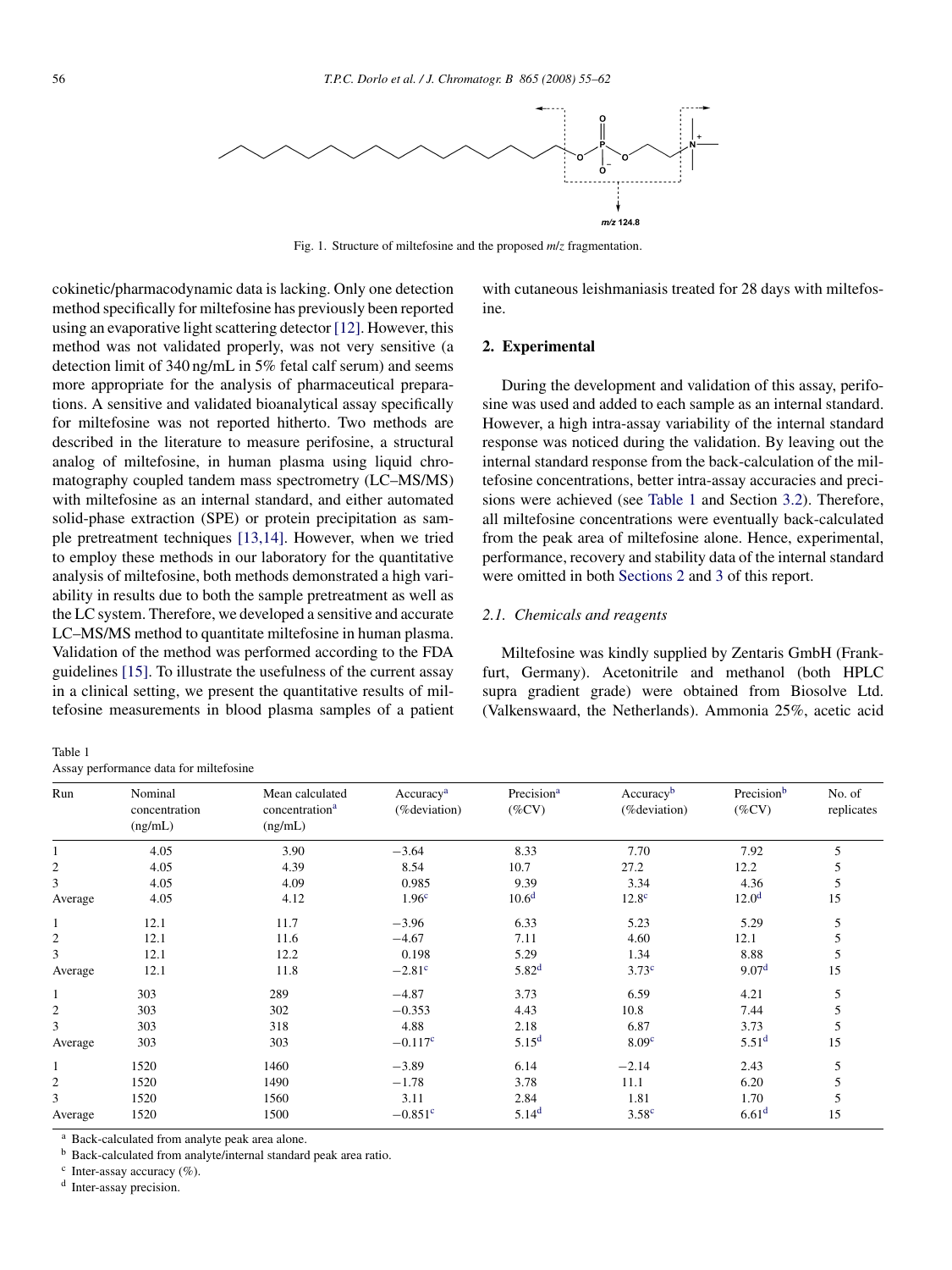<span id="page-2-0"></span>99.8% and triethylamine (all analytical grade) were from Merck (Amsterdam, the Netherlands). Distilled sterile water (Aqua B. Braun, Oss, the Netherlands) was used throughout the analyses. Drug-free human EDTA plasma was obtained from Bioreclamation Inc. (Hicksville, NY, USA).

#### *2.2. Equipment*

Chromatographic separation of miltefosine was carried out using an HP1100 liquid chromatograph system (Agilent Technologies, Palo Alto, CA, USA) consisting of a binary pump, degasser and autosampler. Attached to this system was a pre-column (Gemini C18 pre-column,  $4.0 \text{ mm} \times 2.0 \text{ mm}$  I.D.; Phenomenex, Torrance, CA, USA) and an analytical column (Gemini C18,  $150 \text{ mm} \times 2.0 \text{ mm}$  I.D.,  $5 \mu \text{m}$  particle size; Phenomenex).

The HPLC system was connected to an API-2000 triplequadrupole mass spectrometer equipped with a turboionspray source (Sciex, Thornhill, ON, Canada). The quadrupoles were operated with unit resolution in the positive ion mode. Data were processed using Analyst<sup>TM</sup> software (version 1.2; Sciex).

For sample pre-treatment by SPE Bond Elut PH (phenyl) cartridges (Varian Inc., Bergen op Zoom, the Netherlands) were used, containing 100 mg sorbent.

## *2.3. LC–MS/MS conditions*

Mobile phase A consisted of 10 mM ammonia in water and mobile phase B consisted of 10 mM ammonia in methanol. An isocratic eluent (ratio  $A:B = 5:95$ ,  $v/v$ ) was applied for chromatographic separation, with a flow-rate of 0.3 mL/min and an injection volume of  $10 \mu L$ . The autosampler temperature was set at  $10^{\circ}$ C.

The mass transition of *m*/*z* 408.4 to 124.8 was optimised for miltefosine with a dwell-time of 200 ms. Nebuliser and turbo gas (zero air) were set at 30 psi (207 kPa) and 60 psi (414 kPa), respectively. Curtain gas (nitrogen grade 5.0) was set at 35 psi (241 kPa) and the collision gas (nitrogen grade 5.0) at a pressure setting of 4 psi (28 kPa). The ionspray voltage was set at 3500 V, while the source temperature was  $400^{\circ}$ C.

# *2.4. Preparation of calibration standards and quality control samples in human plasma*

All stock and working solutions were prepared in methanol–water (1:1, v/v). A miltefosine stock solution was prepared at a concentration of 1 mg/mL for the preparation of calibration standards. This solution was further diluted to obtain working solutions with concentrations of 0.08, 0.2, 0.4, 1, 2, 4, 8, 20, 30 and 40 µg/mL.

A volume of  $25 \mu L$  of a working solution was spiked into 475 µL drug-free human EDTA plasma prior to sample pretreatment to yield  $250 \mu L$  duplicates of 10 non-zero calibration standards of 4, 10, 20, 50, 100, 200, 400, 1000, 1500 and 2000 ng/mL. Calibration standards were prepared freshly before each analytical run.

Another separate miltefosine stock solution (1 mg/mL) was prepared from an independent weighing and dissolution in methanol–water (1:1, v/v) for the preparation of quality control samples. This solution was further diluted with methanol–water (1:1, v/v) into four working solutions (WQ1-4) containing 0.1, 0.5, 30 and  $200 \mu g/mL$  of miltefosine, respectively. A volume of either 0.4 mL of WQ1, 0.24 mL of WQ2, 0.1 mL of WQ3 or 0.075 mL of WQ4 was added to a volumetric flask and diluted up to 10 mL with drug-free human EDTA plasma, to yield quality control samples at the LLOQ, low, mid and high level with concentrations of 4, 12, 300 and 1500 ng/mL, respectively. The quality control samples were divided into replicate aliquots of 250 µL and stored at  $-20^\circ$ C until analysis. A dilution test sample above the upper limit of quantification (>ULOQ sample) was prepared in pentuplicate by directly spiking the same stock solution of miltefosine (1 mg/mL) used to prepare WQ1 to 4, into drug free human EDTA plasma, yielding spiked plasma samples containing 30,000 ng/mL.

All calibration standards and quality control samples contained only 5% (v/v) or less working solution, to limit the amount of methanol and to simulate a 'real' sample as much as possible.

## *2.5. Sample preparation*

Each  $250 \mu L$  aliquot of spiked plasma was diluted with  $750 \mu L$  of acetic acid (0.9 M, pH 4.5), followed by brief vortex mixing and centrifugation (5 min at  $23,100 \times g$  at room temperature). Extraction of miltefosine was achieved by performing SPE. Bond Elut PH (phenyl) SPE cartridges were first conditioned with 1 mL of acetonitrile and 1 mL of 0.9 M aqueous acetic acid (pH 4.5), followed by loading of approximately 1 mL of diluted plasma, washing with 1 mL of methanol–water (1:1, v/v). The analyte was eluted with 2 times  $0.75$  mL of  $0.1\%$  (v/v) triethylamine in methanol. A  $200 \mu L$  aliquot of the eluate was transferred to a glass autosampler vial with an insert and  $10 \mu L$ was injected on to the analytical column.

# *2.6. Validation*

Validation of the method was performed according to FDA guidelines for Bioanalytical Method Validation [\[15,16\].](#page-7-0)

#### *2.6.1. Linearity*

Ten non-zero calibration standards ranging from 4 to 2000 ng/mL were prepared in duplicate in drug-free human EDTA plasma and analysed in three separate runs.

For determination of miltefosine, the linear regression of the peak areas of the analyte versus the concentration was weighted by  $1/x^2$  (the reciprocal of the squared concentration). For every constructed calibration curve the calibration concentrations were back-calculated from the responses. Deviations from the nominal concentrations should be within  $\pm 20\%$  for the LLOQ and within  $\pm 15\%$  for other concentrations, with coefficient of variation (CV) values less than 20 and 15%, respectively.

The limit of detection (LOD) was defined as the concentration of miltefosine at which the response of the analyte is two times higher than the response of a blank sample. The LLOQ is the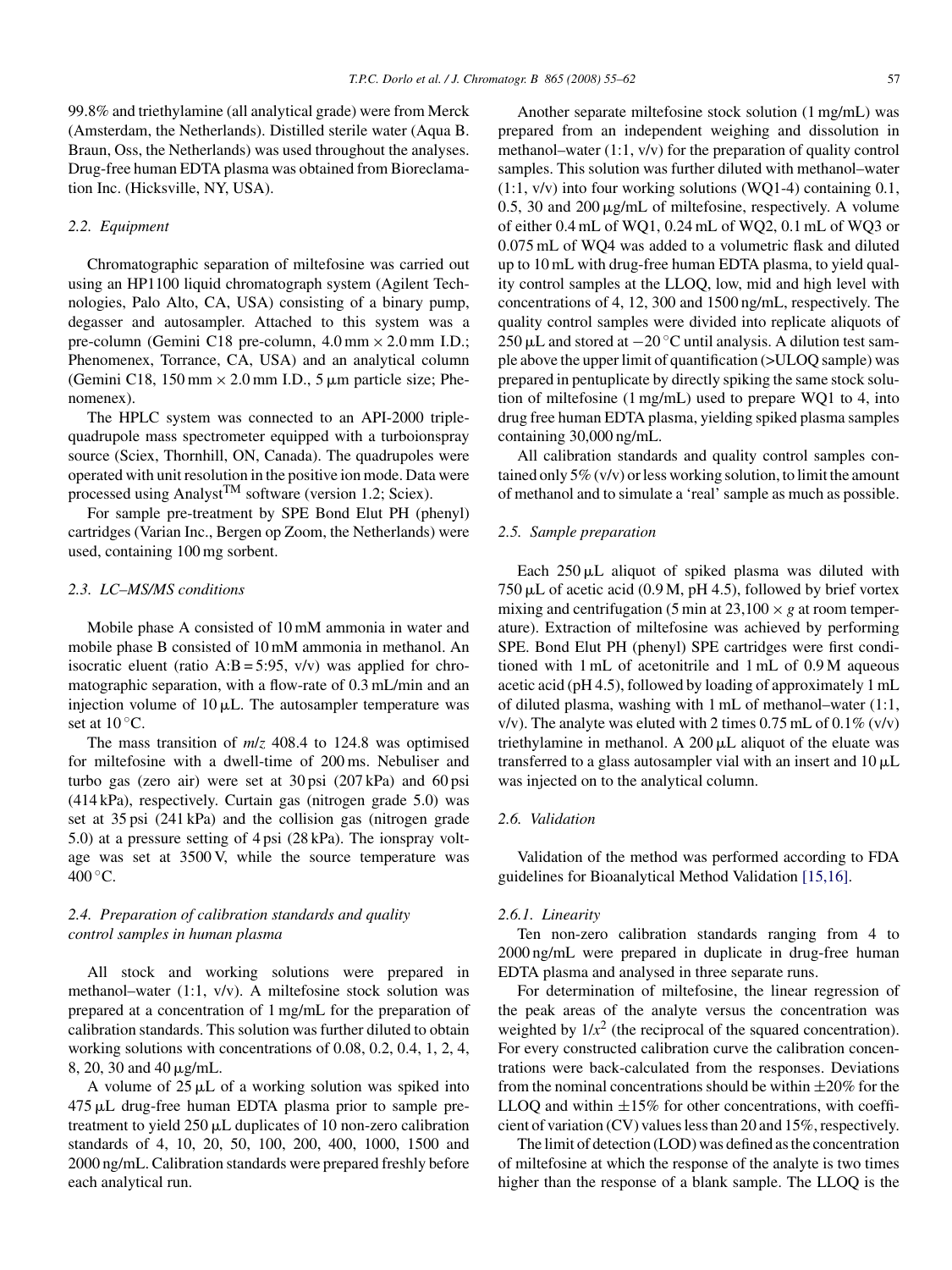<span id="page-3-0"></span>concentration of miltefosine at which the response of the analyte is at least five times higher than the response of a blank sample and should be reproducible with a precision and accuracy as stated above.

## *2.6.2. Precision and accuracy*

To determine precision and accuracy of the method, quality control samples were prepared with concentrations of 4, 12, 300 and 1500 ng/mL as described in Section [2.4.](#page-2-0) Five replicates of each quality control sample were analysed in three analytical runs. The concentration of each quality control sample was calculated, using the calibration curve that was analysed in the same run. Accuracies were determined as the percentage difference of the calculated concentration from the nominal concentration and the CV was used to report the precision. The intra- and interassay accuracies (% bias) should be within  $\pm 20\%$  at the LLOQ level and within  $\pm 15\%$  at the other concentrations. The intra- and inter-assay precisions should be less than  $\pm 20\%$  at the LLOQ level and less than  $\pm 15\%$  at the other concentrations [\[15\].](#page-7-0)

The ability to dilute samples originally above the ULOQ of the calibration curve was demonstrated by analysing validation samples containing 15-fold the concentration of the ULOQ of miltefosine (30,000 ng/mL, >ULOQ sample). This dilution test sample was prepared in pentuplicate and these were diluted 20 times in control human EDTA plasma to obtain samples with a final nominal concentration of 1500 ng/mL and were analysed in one analytical run.

## *2.6.3. Specificity and selectivity*

Six individual batches of control drug-free human EDTA plasma were used to assess specificity and selectivity of the method. Samples containing no analyte (double blank) and samples spiked at LLOQ level with miltefosine were prepared for each individual batch of plasma and subsequently processed and analysed according to the above described procedures, to determine whether endogenous constituents in the matrix interfere with the assay.

Areas of peaks co-eluting with miltefosine should be within 20% of the peak area of the LLOQ sample of miltefosine for each of the six batches of control drug-free human EDTA plasma. Peak areas co-eluting in the double blank samples with perifosine should be within 5% of the peak area of the normal IS response. The LLOQ samples themselves must have accuracies within  $\pm 20\%$  boundaries of the nominal concentration.

#### *2.6.4. Recovery and ion suppression*

Ion suppression of miltefosine by matrix constituents was determined by comparing the areas of processed blank samples spiked with working solutions of miltefosine to areas of dilutions of the miltefosine stock solution with methanol–water (1:1, v/v), where the loss of signal represents the ion suppression. The recovery after sample pre-treatment (SPE) was determined by comparing areas of processed quality control samples to areas of processed blank samples reconstituted with working solutions of miltefosine. The total recovery was determined by comparing the areas of unprocessed samples to areas of processed quality control samples. Recovery and ion suppression experiments were done in triplicate, with quality control samples at three concentration levels (12, 300, 1500 ng/mL).

#### *2.6.5. Stability*

The stability of miltefosine was investigated in the stock and working solutions during storage and processing. In human plasma the stability of miltefosine was examined during storage and after three freeze–thaw cycles at −20 ◦C with a minimal interval of 24 h. The quality control samples that had been frozen and thawed three times were compared to freshly prepared quality control samples. Furthermore, stability was tested in human plasma during processing for 6 h at room temperature and in the final SPE eluate for 2 and 4 days at  $2-8$  °C.

Also, the reinjection reproducibility after storage of the samples in glass vials in the auto sampler for 24 h at nominally 10  $\rm ^{\circ}C$ was determined. Long term stability of miltefosine was determined after 3 months of storage at  $-20$  °C. Further long term stability experiments are ongoing.

Stability experiments were at least performed at two concentrations (12 and 1500 ng/mL) in triplicate. Miltefosine is considered stable in stock and working solutions when 95–105% of the original concentration is found and in the biological matrix or extract when 85–115% of the initial concentration is recovered.

## *2.7. Analysis of patient samples*

The described bioanalytical method was used to determine miltefosine concentrations in plasma from a cutaneous leishmaniasis patient to show the applicability of the method. The patient had a *Leishmania major*infection, contracted in Afghanistan, for which he received intralesional pentavalent antimony treatment prior to the oral miltefosine treatment. The patient was treated with 50 mg oral miltefosine 3 times daily for a total of 28 days.

# **3. Results and discussion**

## *3.1. Method development*

## *3.1.1. Sample pre-treatment*

Different methods of sample pre-treatment were investigated. In an earlier study of perifosine as analyte and miltefosine as internal standard, protein precipitation has been presented as a simple and quick sample pre-treatment technique [\[14\].](#page-7-0) However, when trying to reproduce the results achieved in that study, we encountered several problems. Protein precipitation of plasma samples containing miltefosine was performed with several precipitation agents: acetonitrile, methanol and acetonitrile–methanol mixtures, all of which were tested in various concentrations, ratios and volumes (data not shown). Nevertheless, protein precipitation resulted in nonreproducible recoveries, nonconsistent peak areas and dirty samples, resulting in interferences from the sample matrix with the chromatography of the analyte. Robustness tests showed a strong reduction in analyte response in time.

Liquid–liquid extraction was tested as sample pre-treatment using diethyl ether, ethyl acetate and *tert*-butyl methyl ether as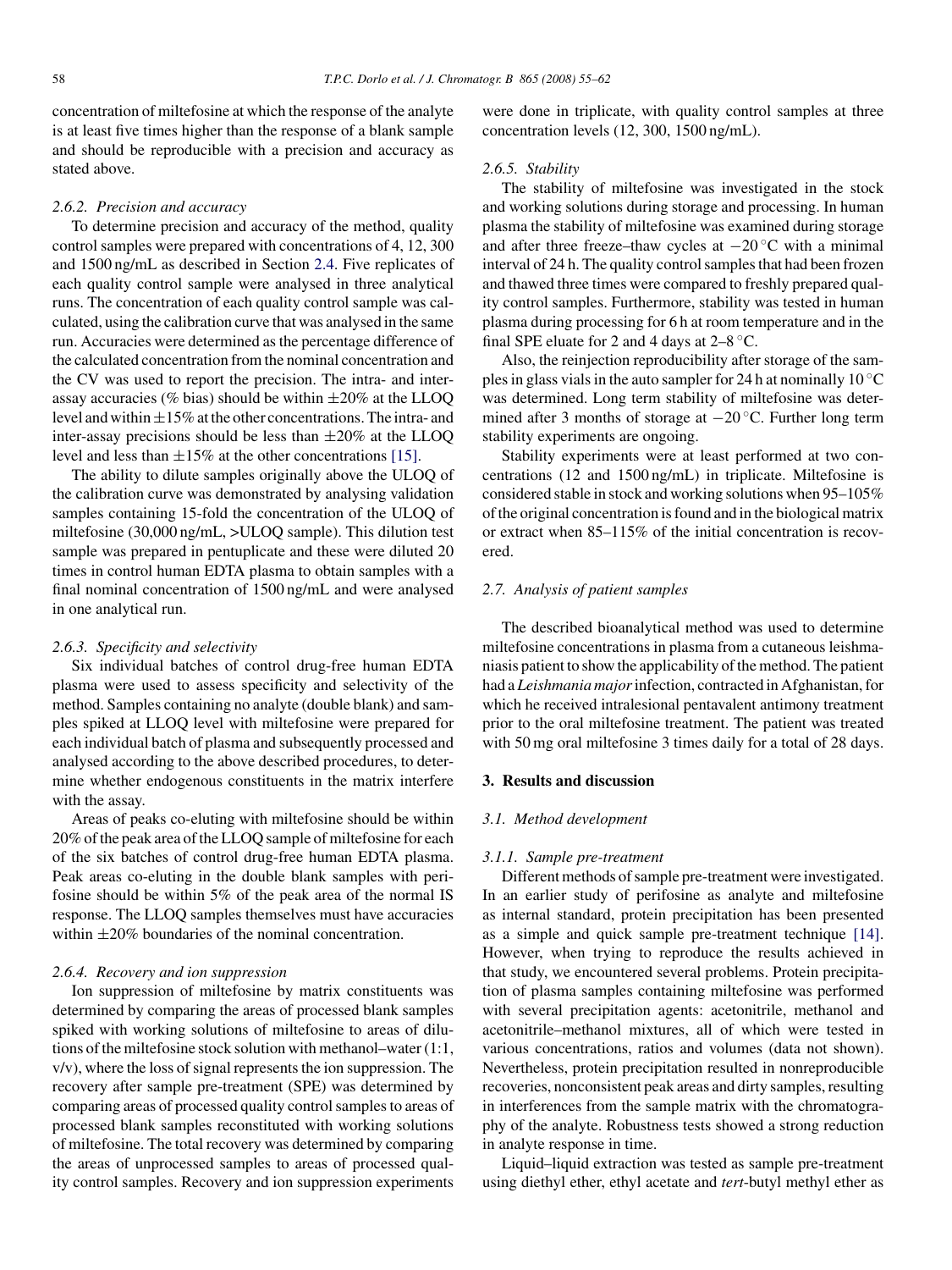organic phase (data not shown). However, liquid–liquid extraction also resulted in nonsatisfying recoveries and high variability in the analysis.

Subsequently, SPE was investigated as sample pre-treatment technique, which has also been used in a previous study to isolate perifosine [\[13\]. I](#page-7-0)n that study, Knebel et al. reported a sample pretreatment using a neutral solution (0.8 M aqueous ammonium acetate set at pH 6.5) for dilution of the plasma samples and conditioning the SPE cartridges. To further optimise the SPE, several dilution, conditioning, washing and elution reagents were tested. Use of a more acidic buffer solution for dilution of the samples and conditioning of the SPE cartridges, resulted in a slightly better recovery and, more importantly, highly reproducible results. Best results were achieved with a 0.9 M aqueous acetic acidbuffer set at pH 4.5 with ammonium hydroxide for diluting the samples and conditioning the SPE cartridges. To elute the analyte from the SPE cartridge, 0.1% triethylamine in methanol was used, similar to the method of Knebel et al.

Several types of SPE cartridges were evaluated for the extraction of miltefosine from human plasma. Cartridges that were investigated included polar ones, such as plain silica based extraction cartridges and silica bonded cyanopropyl (CN) and aminopropyl (NH2) sorbent material; nonpolar ones, such as silica bonded C18 or phenyl (PH) sorbent material; and various copolymer based cartridges, such as Oasis HLB and MCX. Extraction recovery of miltefosine was highest, combined with a good reproducibility, with the use of PH cartridges and these were eventually chosen for further use in the assay. Due to the multiple characteristics of miltefosine, having both apolar and polar moieties, the bonding interactions between miltefosine and the sorbent are difficult to predict. The secondary ionic interactions between the silica substrate and any unbonded silanols remaining on the surface may play an important role in the retention of miltefosine on the silica bonded phenyl sorbent and might explain the observed differences between the several apolar sorbents.

After SPE, the eluate was directly transferred to glass autosampler vials with inserts and injected into the LC–MS/MS system. No further concentrating step was performed, since evaporation and concentration of the eluate led to non-reproducible results. Adhesion to the surface of the polypropylene container could be the cause of this variability when using an evaporation step, since alkylphosphocholines are reported to have adhesive properties to surfaces [\[13,14\].](#page-7-0) The presence of triethylamine in the sample proved to be of no negative influence on the MS-detection of miltefosine.

The here reported sample pre-treatment procedure is more rapid and simple without a time-consuming concentrating step and a satisfying sensitivity of the analytical method was achieved, enabling us to readily measure miltefosine in patient samples taken at even 5 months after the end of treatment.

## *3.1.2. MS/MS optimisation*

The structure of miltefosine lacks any chromophores, which makes ultraviolet or fluorescence detection very difficult. Therefore MS detection was chosen, offering a sufficiently high sensitivity to measure miltefosine concentrations in patient sam-



Fig. 2. Q1 (*m*/*z* 100–500) mass spectrum of miltefosine (panel A) and MS/MS product ion scan (*m*/*z* 50–410, precursor ion *m*/*z* 408.4) (panel B).

ples even taken at 5 months after end of treatment (see Section [3.3\).](#page-7-0)

Fig. 2A shows the Q1 mass spectrum of miltefosine. Besides the protonated ion  $[M + H]^{+}$  at  $m/z$  408, a sodium adduct of miltefosine (*m/z* 430) is also visible in the O1 mass spectrum. The protonated molecular ion of miltefosine was induced to fragment in the collision cell.

The proposed fragmentation pattern of the protonated ion of miltefosine is depicted in [Fig. 1](#page-1-0) and the resulting product ion spectrum is presented in Fig. 2B. The fragment ion at *m*/*z* 184 in the spectrum of miltefosine corresponds with the loss of the C16 alkyl chain. Further cleavage of the trimethyl amine from this precursor fragment ion results in the product ion at *m*/*z* 124.8, which is eventually used for quantitative MRM [\[13\].](#page-7-0)

## *3.1.3. Liquid chromatography*

Reversed-phased HPLC columns have been reported to provide improved selectivity in the separation of phospholipids [\[17\]. H](#page-7-0)owever, a report of the quantitative analysis of perifosine described that perifosine was either unretained or subjected to severe peak-tailing when "commonly applied 'reversed-phased' silica columns" were used [\[13\]. I](#page-7-0)n contrast, Woo et al. reported that retention of perifosine was possible when they used a very unusual C30 reversed-phase column, probably because of the strong hydrophobicity of the alkyl-chain [\[14\].](#page-7-0) Here we report that miltefosine is retainable on a generally avail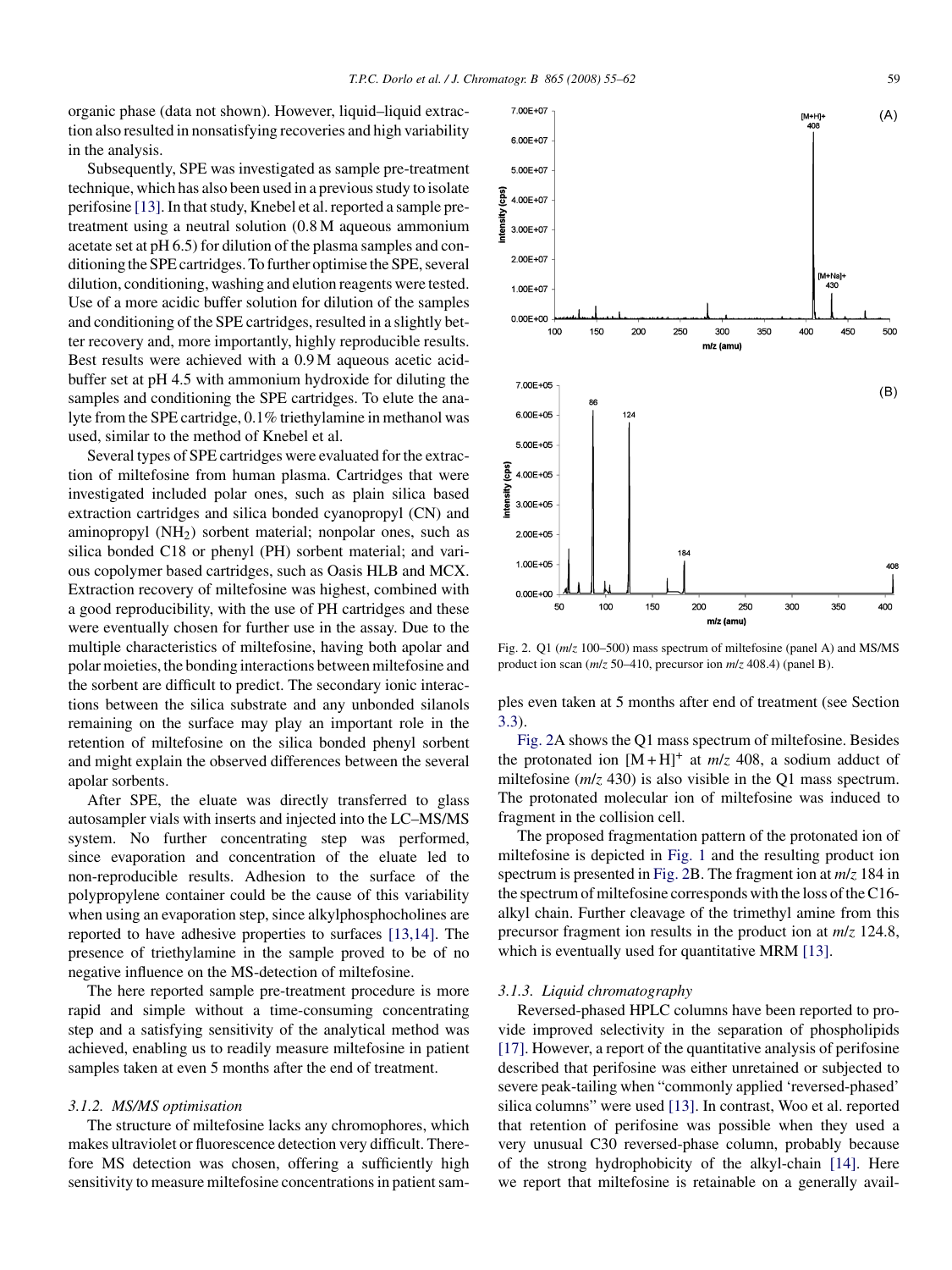<span id="page-5-0"></span>able reversed-phase column when the appropriate mobile phase is used.

In the pursuit of a symmetric peak shape and retention times of 2–4 min, liquid chromatography was investigated with acetonitrile or methanol as organic modifiers of the LC and under several alkaline conditions.

While varying the aqueous and organic components in the mobile phase, best results were obtained with a mobile phase consisting of an aqueous:organic phase ratio of 5:95 (v/v). Shifting the organic modifier in this mobile phase or applying a gradient did not improve the retention of miltefosine, whereas an isocratic mobile phase, consisting for the most part of organic phase, produced a mediocre peak.

However, a great improvement of the peak shape and retention times was seen when the mobile phase was alkaline. The effects of the mobile phase pH on the peak shape of miltefosine were investigated subsequently. Kim et al. already suggested a high mobile phase pH for the separation of phospholipids [\[18\].](#page-7-0) Because of the quaternary amine group in the molecule of miltefosine, total suppression of the charge of miltefosine is impossible. An increase of the pH of the eluent resulted in a sharp decrease of the retention time and an improved peak shape. Best peak shapes were obtained with a final mobile phase pH of  $\approx$ 10.5, which was impossible to use in previous methods due to the limited stability under alkaline conditions of the columns available then [\[14\].](#page-7-0) In order to apply such alkaline eluent we used a Gemini reversed-phase C18 column, suited for alkaline conditions up to pH 13.

Typical MRM chromatograms of miltefosine in a double blank, LLOQ and median level sample are shown in Fig. 3. Total LC run time was 7 min.

# *3.2. Method validation*

As already stated in Section [2, t](#page-1-0)he validation was performed with perifosine added to all the samples as an internal standard. However, all runs performed better in terms of intra-assay accuracy and precision when concentrations were back-calculated from the peak area of miltefosine alone, than when they were back-calculated from the analyte/internal standard peak area ratio (see [Table 1\).](#page-1-0) Hence, all concentrations in this reported method were back-calculated solely based on the peak areas of miltefosine, leaving out the internal standard peak area from the calculation.

#### *3.2.1. Linearity*

Calibration standards were prepared in duplicate in control human EDTA plasma and were analysed in three separate analytical runs with a quantifiable dynamic range from 4 to 2000 ng/mL of miltefosine in human EDTA plasma. A weighing factor of the inverse squared concentration  $(1/x^2)$  appeared the most appropriate weighing factor for a linear fit of the data. A correlation coefficient of 0.9951 or higher was obtained in the three analytical validation runs. Concentrations were backcalculated from nominal concentrations and are summarised in [Table 2.](#page-6-0) Deviations of the back-calculated concentrations from the nominal concentrations were between −2.20% and 2.59%



Fig. 3. Representative MRM chromatograms of a double blank sample (A), a LLOQ sample (B, 4 ng/mL) and a median level sample (C, 300 ng/mL) of miltefosine in human plasma.

with variation coefficients between 4.74% and 11.8% for all concentrations in human plasma. The mean LOD of miltefosine in our assay is estimated at 1 ng/mL with a signal-to-noise ratio of 2:1. The LLOQ has been established at 4 ng/mL of miltefosine in human EDTA plasma with reproducible good accuracy and precision [\(Table 1\)](#page-1-0) and a mean signal-to-noise ratio of 8:1.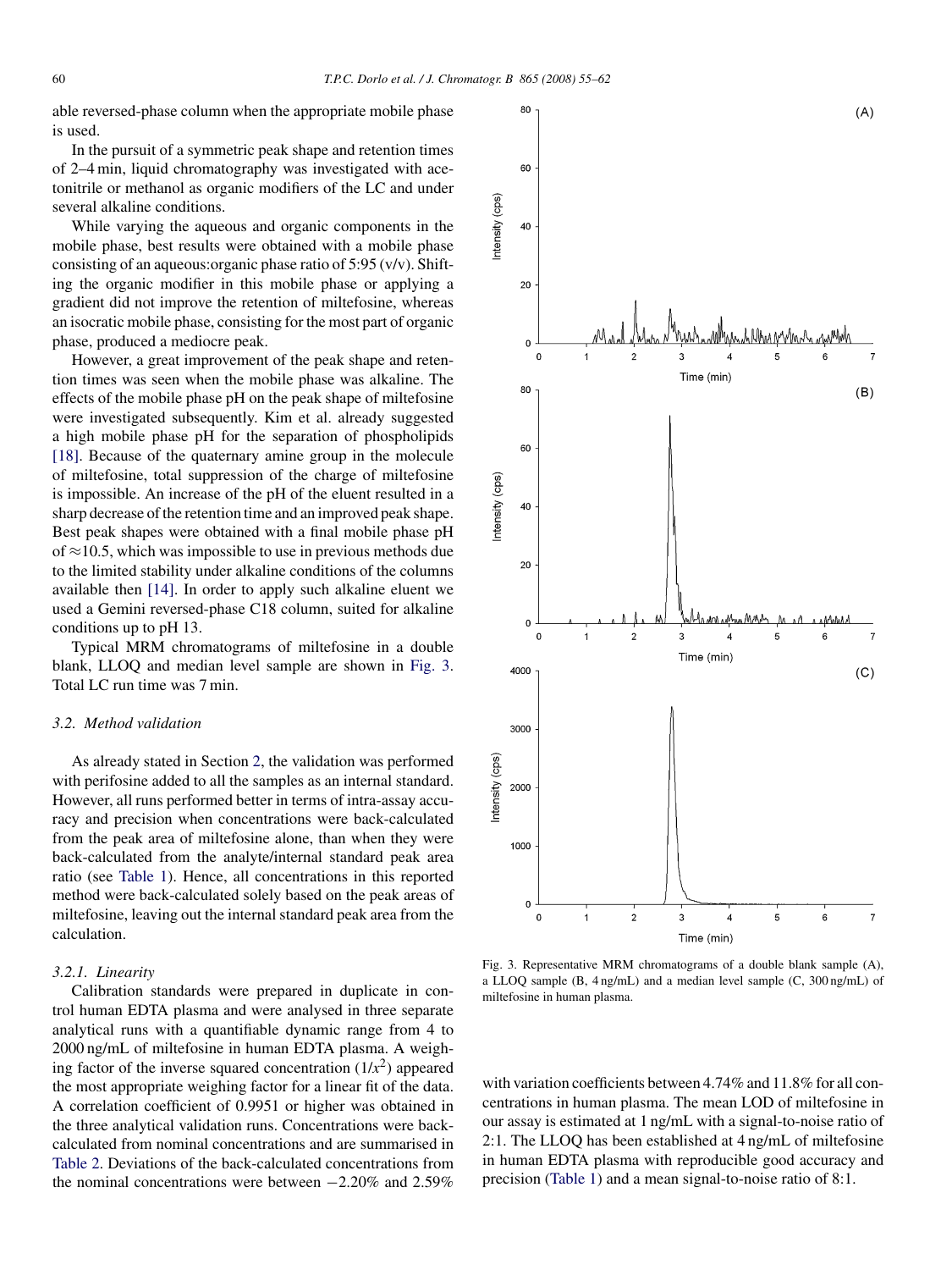<span id="page-6-0"></span>Table 2 Calibration standards of miltefosine in human plasma calibration curves prepared in duplicate

| Nominal concentration<br>(ng/mL) | Mean measured<br>concentration (ng/mL) | Deviation<br>$(\%)$ | CV<br>$(\%)$ |
|----------------------------------|----------------------------------------|---------------------|--------------|
| 4.07                             | 4.08                                   | 0.42                | 11.8         |
| 10.2                             | 9.94                                   | $-2.20$             | 5.66         |
| 20.3                             | 20.7                                   | 1.97                | 6.97         |
| 50.8                             | 51.5                                   | 1.40                | 6.98         |
| 102                              | 100                                    | $-1.64$             | 8.28         |
| 203                              | 203                                    | 0.05                | 7.33         |
| 407                              | 417                                    | 2.59                | 4.74         |
| 1020                             | 1020                                   | 0.74                | 5.62         |
| 1530                             | 1500                                   | $-1.66$             | 5.64         |
| 2030                             | 2000                                   | $-1.65$             | 6.70         |

 $CV = coefficient of variation$ 

#### *3.2.2. Precision and accuracy*

Assay performance data for miltefosine are summarised in [Table 1.](#page-1-0) Intra- and inter-assay accuracies are defined in terms of relative error with a precision in terms of relative standard deviation, all determined at four concentration levels. The intraassay accuracy was within  $\pm 8.54\%$  and the inter-assay accuracy was 1.96% for the LLOQ, with precisions of maximally 10.7% and 10.6%, respectively. For all other concentrations, the intraassay accuracy was within  $\pm 4.88\%$  and the inter-assay accuracy was within  $\pm 2.81\%$ , with precisions less than 7.11% and 5.82%, respectively.

Samples with a concentration above the ULOQ of 2000 ng/mL can be safely diluted 20 times, as the intra-assay accuracy for diluted >ULOQ samples (30,000 ng/mL miltefosine in human plasma diluted with a factor 20 in control human plasma resulting in a miltefosine concentration of 1500 ng/mL) was −2.83% with a precision of 3.09%.

#### Table 3

Stability data for miltefosine

| Conditions                                        | Matrix     | Nominal concentration (ng/mL) | Dev. $(\% )$ | CV(%) | No. of replicates |
|---------------------------------------------------|------------|-------------------------------|--------------|-------|-------------------|
| Ambient, 6h                                       | Plasma     | 12.1                          | $-9.68$      | 3.41  | 3                 |
|                                                   |            | 1520                          | $-11.0$      | 4.13  | 3                 |
| 3 Freeze $(-20 °C)/$ thaw cycles                  | Plasma     | 12.1                          | 4.95         | 2.64  | 3                 |
|                                                   |            | 1520                          | 2.63         | 2.83  | 3                 |
| $2-8$ °C, 2 days                                  | SPE eluate | 12.1                          | 2.78         | 5.31  | 3                 |
|                                                   |            | 303                           | 2.11         | 4.11  | 3                 |
|                                                   |            | 1520                          | 10.1         | 3.00  | 3                 |
| $2-8$ °C, 4 days                                  | SPE eluate | 12.1                          | 1.28         | 9.77  | 3                 |
|                                                   |            | 303                           | 8.99         | 4.65  | 3                 |
|                                                   |            | 1520                          | 6.00         | 5.57  | 3                 |
| Reinjection reproducibility, $10^{\circ}$ C, 24 h | SPE eluate | 12.1                          | 1.42         | 4.54  | 3                 |
|                                                   |            | 303                           | $-6.37$      | 0.832 | 3                 |
|                                                   |            | 1520                          | 3.43         | 2.57  | 3                 |
| Long term stability, $-20^{\circ}$ C, 3 months    | Plasma     | 12.1                          | 0.901        | 4.72  | 3                 |
|                                                   |            | 303                           | 7.70         | 3.34  | 3                 |
|                                                   |            | 1520                          | 5.06         | 0.758 | 3                 |
|                                                   |            |                               |              |       |                   |

Dev. = deviation, CV = coefficient of variation, SPE = solid-phase extraction. All temperatures mentioned are nominal.

#### *3.2.3. Specificity and selectivity*

MRM chromatograms of double blank, blank and LLOQ samples prepared in six batches of control human plasma did show minor deviations from the baseline that co-eluted with the analyte; two samples showed a relative interference in the blank samples of 20.4 and 20.8%, while the interference in the other four batches of plasma remained under the 20%. However, deviations from the nominal concentration at the LLOQ level were between −18.2 and 4.62% and thus acceptable.

## *3.2.4. Ion suppression and recovery*

The mean ion suppression of miltefosine at three concentrations (12, 300, 1500 ng/mL) in human plasma was  $60.4\%$ with a CV value of 8.3%. Mean extraction recovery of miltefosine at three concentration levels after the SPE process was  $82.1 \pm 3.5\%$  compared to a spiked blank processed sample representing 100%.

While ion suppression of miltefosine is high, it proved to be reproducible and acceptable accuracies and precisions were achieved with the method. Furthermore, it did not affect the desired sensitivity of the assay with a LLOQ of nominally 4 ng/mL. A more sensitive assay was not needed, since no patient sample had a miltefosine concentration lower than the demonstrated LLOQ (data not shown).

The mean extraction recovery of 82.1% was higher than the approximate recovery from the SPE cartridges as reported by Knebel et al. [\[13\].](#page-7-0) Because sample pre-treatment methods are quite similar in the two assays, probably the use of an acidic buffer solution to dilute the samples and neutralize the SPE cartridge, enabled us to obtain higher yields of the analyte. Possibly, the neutralisation of the negatively charged group within the miltefosine molecule is responsible for this difference, although the interactions between the sorbent material inside the cartridge and the miltefosine molecule are supposedly non-polar and based on the hydrophobicity of the long alkyl-chain of miltefosine.